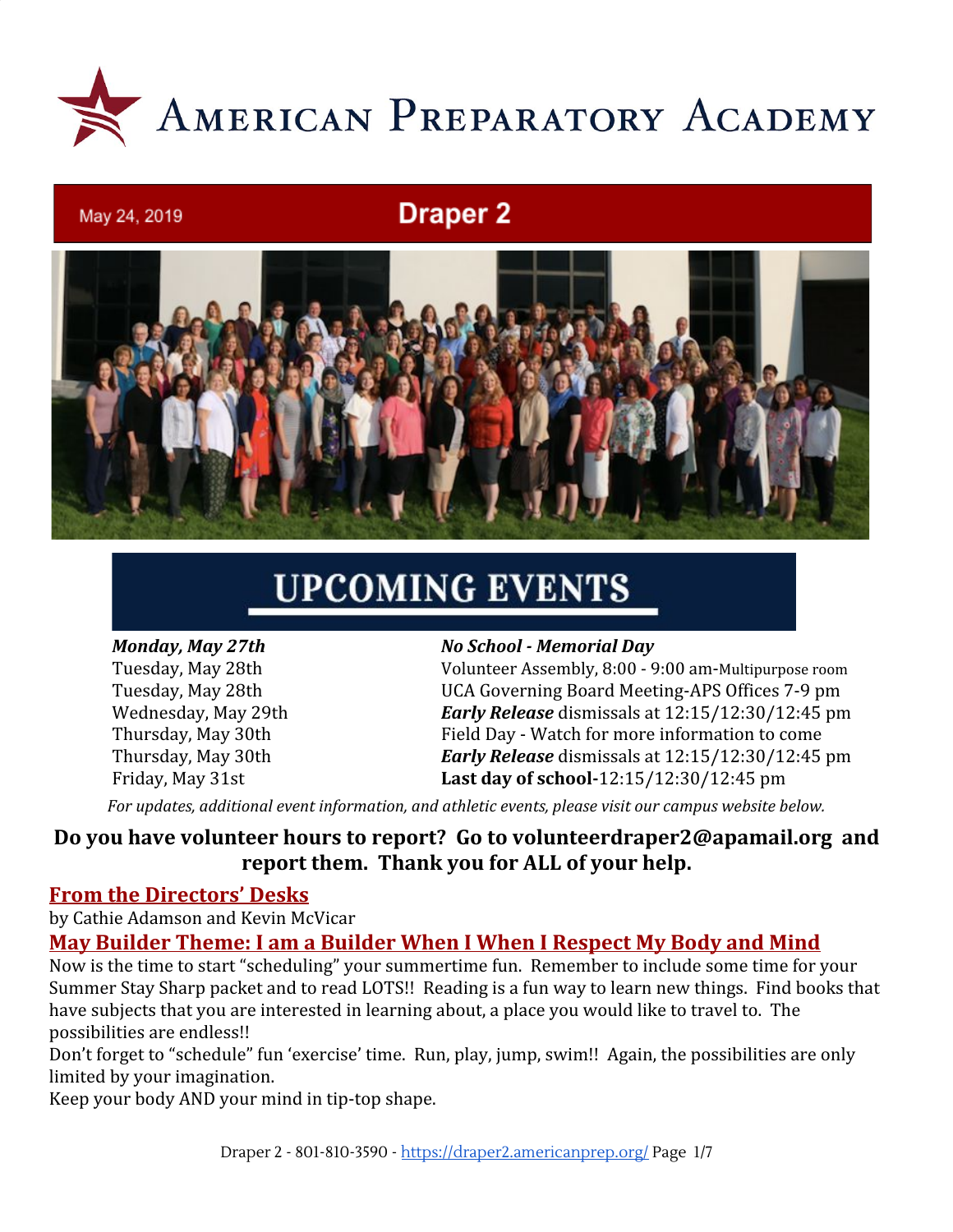

# **Draper 2 Parent Advisory Committee (PAC) Election Results**

We appreciate all of our willing and wonderful parents for putting their names forward in this election and would like to **congratulate** the following parents who will have the opportunity to serve as members of the Draper 2 Parent Advisory Committee -

Verdun Hartin - Newly elected Monica Walter - Returning Alisha Staggs - Newly elected Huh Hubert - Returning Santhosh Alahari - Newly elected Shari Harris - Returning Zoie Farmer - Returning Elizabeth Papenfuss - Returning

#### **Yearbook**

If you are unsure if you purchased a yearbook, please email Marion Minson [mminson@apamail.org.](mailto:mminson@apamail.org) Mrs. Minson will be able to let you know if you have purchased this year's yearbook. Please include your student's first and last name, grade they are in, along with their teacher's name. This will make locating your student(s) easier.

The *FEW* extra yearbooks that we will have will be on sale Friday, May 31st in the Multi-purpose room at 8:00 am.

#### **2 nd Annual APA Super Fun Run 2019**

WHAT A BIG SUCCESS! Thank you, APA! What a fantastic turnout we had at our event and we feel so grateful that we had such amazing weather too! The entire night was magical and it was so fun to have all four of our Draper Campuses together. We would like to congratulate all of our race finishers! What an amazing accomplishment! We additionally would like to recognize our Top 3 Finishers in Each Event below. Congratulations!

#### **1K Kindergarten – 3rd Grade - Girls 1K 4th**

 $1^{\text{st}}$ : Eden Park –  $3^{\text{rd}}$  Grade  $1^{\text{st}}$ 2<sup>nd</sup>: Alison Welch – 3<sup>rd</sup> Grade 2<sup>r</sup>  $3<sup>rd</sup>$ : Page Dailey –  $3<sup>rd</sup>$  Grade  $3<sup>rd</sup>$ 

1<sup>st</sup>: Emily Dailey -6<sup>th</sup> Grade 1<sup>s</sup>  $2<sup>nd</sup>$ : Tatina Child – 9<sup>th</sup> Grade  $2<sup>r</sup>$ 3<sup>rd</sup>: Naomi Perkins- 6<sup>th</sup> Grade 3<sup>r</sup>

#### **1K Kindergarten – 3rd Grade - Boys 1K 4th**

 $1^{\text{st}}$ : Marko Jovanovic –  $3^{\text{rd}}$  Grade  $1^{\text{st}}$ 2<sup>nd</sup>: Brayden Session -3<sup>rd</sup> Grade 2<sup>r</sup> 3 rd : Kazuo Taquemasa – 3rd Grade 3

1<sup>st</sup>: Andrew Ludwig – 7<sup>th</sup> Grade 1<sup>s</sup> 2<sup>nd</sup>: Tiger Anderson – 7<sup>th</sup> Grade 2<sup>n</sup>  $3<sup>rd</sup>$ : Sharva Harnekar – 6<sup>th</sup> Grade  $3<sup>r</sup>$ 

#### **-6th Grade - Girls**

<sup>st</sup>: Emily Dailey - 6<sup>th</sup> Grade <sup>nd</sup>: Gemma Park - 4<sup>th</sup> Grade <sup>rd</sup>: Kenna Wong – 6<sup>th</sup> Grade

#### **5K Students - Girls 5K Adult- Womens**

<sup>st</sup>: Elisa Ludwig <sup>nd</sup>: Kelly Wilding <sup>rd</sup>: Niki Holmes

#### **- 6th Grade - Boys**

<sup>st</sup>: Zakery Paepke – 5<sup>th</sup> Grade <sup>nd</sup>: Santiago Rodriguez – 5<sup>th</sup> Grade <sup>rd</sup>: Matthew Fassbinder – 6<sup>th</sup> Grade

#### **5K Students – Boys 5K Adult – Mens missing places, 1st, 2nd, 3rd**

st :Ben Henderson <sup>nd</sup>:Zak Dailey <sup>rd</sup>:Jonah Lewis

We would also like to also recognize and thank our amazing volunteers! Thank you all so much for your amazing help and support with this special event! THANK YOU SO MUCH! WE COULD NOT HAVE DONE IT WITHOUT YOU!!! Thank you to all of our trail marshals , t-shirt committee team, clean up and set up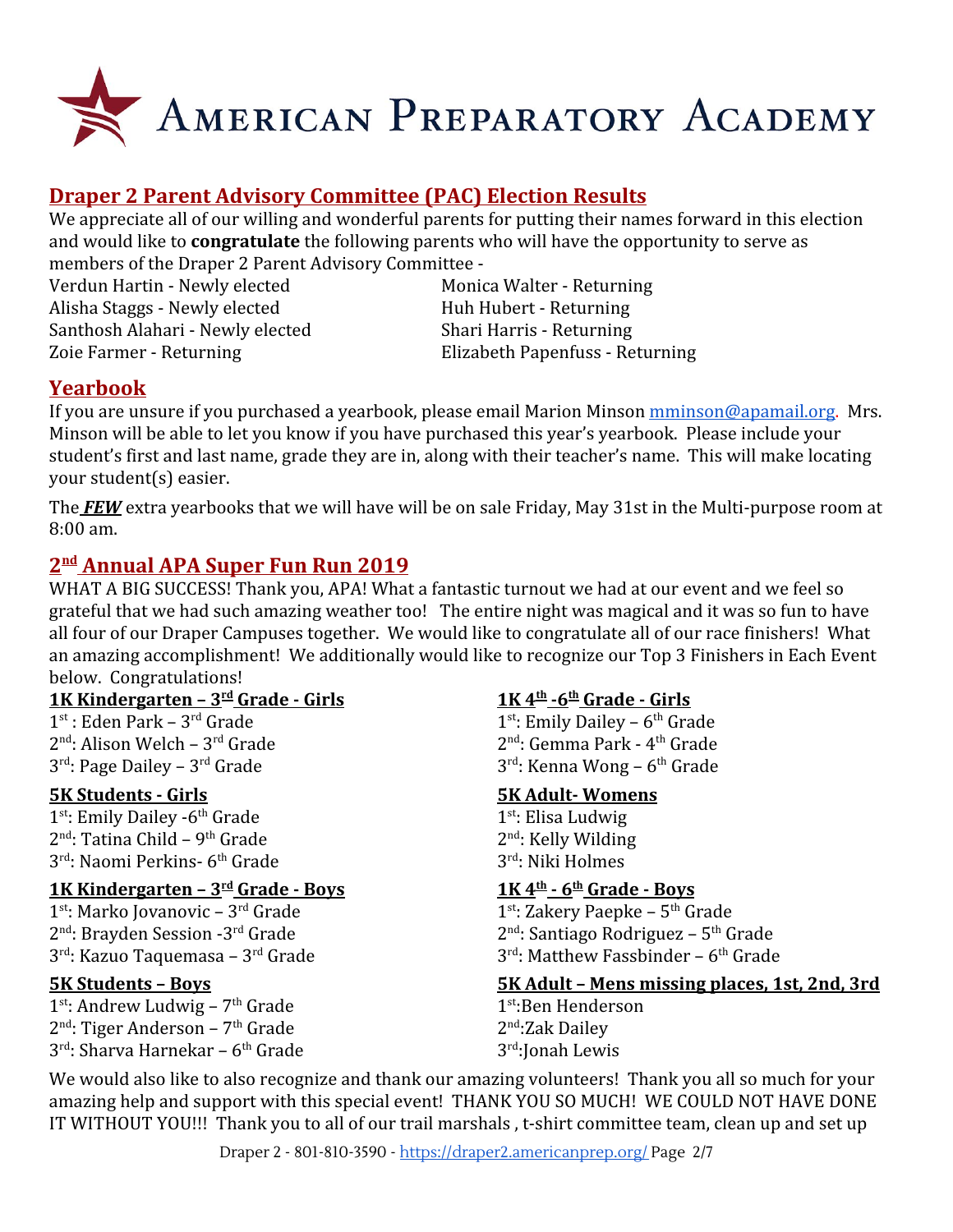

crew and many, MANY OTHER AMAZING HELPING HANDS! We would like to give another shoutout to our APA team leaders. Thank you so much again!

| Clarke Family   |  |
|-----------------|--|
| Heidi Wilkerson |  |
| Tibb family     |  |
| Jori Thomas     |  |

Shyla Ahlstrom Bilinda Wong Klarc Paepke Nicole Green Molly Jorgensen Beatrice Juvera Calvin Lee

Between our 4 Draper Campuses, we have now raised over \$25K! We will post in the coming months what we have accomplished with our fundraising money. Attached again our amazing sponsors! Thank you, sponsors, for helping us achieve our goal! THANK YOU, THANK YOU, APA, for your amazing support. We are builders, we are heroes, we are APA!

# **\*Memorial Day "Buddy Poppy"**

As part of our Memorial Day Celebration, each of our students will be given a "Buddy Poppy" to wear for the day and to take home. These artificial poppies have been a symbol of fallen and wounded veterans since World War II. They are traditionally sold on street corners by veterans, and donations received in return for these artificial poppies have helped over the years countless veterans, widows, widowers and orphans of fallen soldiers. The poppy itself continues to serve as a perpetual tribute to those who have given their lives for our nation's freedom.

Our school will be accepting donations for our veterans until the end of the school year. An envelope was provided a couple of weeks ago for your donations, \$1.00 is the recommended donation. If you would like to donate more to this very worthy cause, please feel free to. Send your envelope to school and give it to your student's teacher or the main office. Your donation will be greatly appreciated. *ALL of these donations will go straight to the Veterans of Foreign Wars, (VFW).*

#### **Buddy Poppy Donations**

As a symbol of all the donation envelopes that have been turned into our front office, we will be putting red flags with poppies printed on them at the front entrance to our property. These flags represent your generous donations and are a way for our school to show the importance of Memorial Day.

# **Family School Organization - FSO**

#### by Nicole Harman

The FSO is currently looking for a parent to chair the Fall Festival which will be held on Friday, September 13th. Some of the planning for the festival has already been done. Currently we have booked a bounce house company as well as few food trucks and a bake sale hosted by D3 Student Government.

We are also looking for a few parents to be on the committee for the fall festival. This will require some work over the summer as well as the first few weeks of school leading up to the festival.

The Fall Festival is a fun school community event as well as a fundraiser for the FSO. This year we used the money raised to buys t-shirts for each student to wear on Field Day. Next year we would like to also help purchase refillable water stations for the school. Money from the fall festival is also put aside for a Marquee for our school.

If you would like to be more involved with the FSO next year, please stop by our table and say, "Hello" or email Nicole at nharman@apamail.org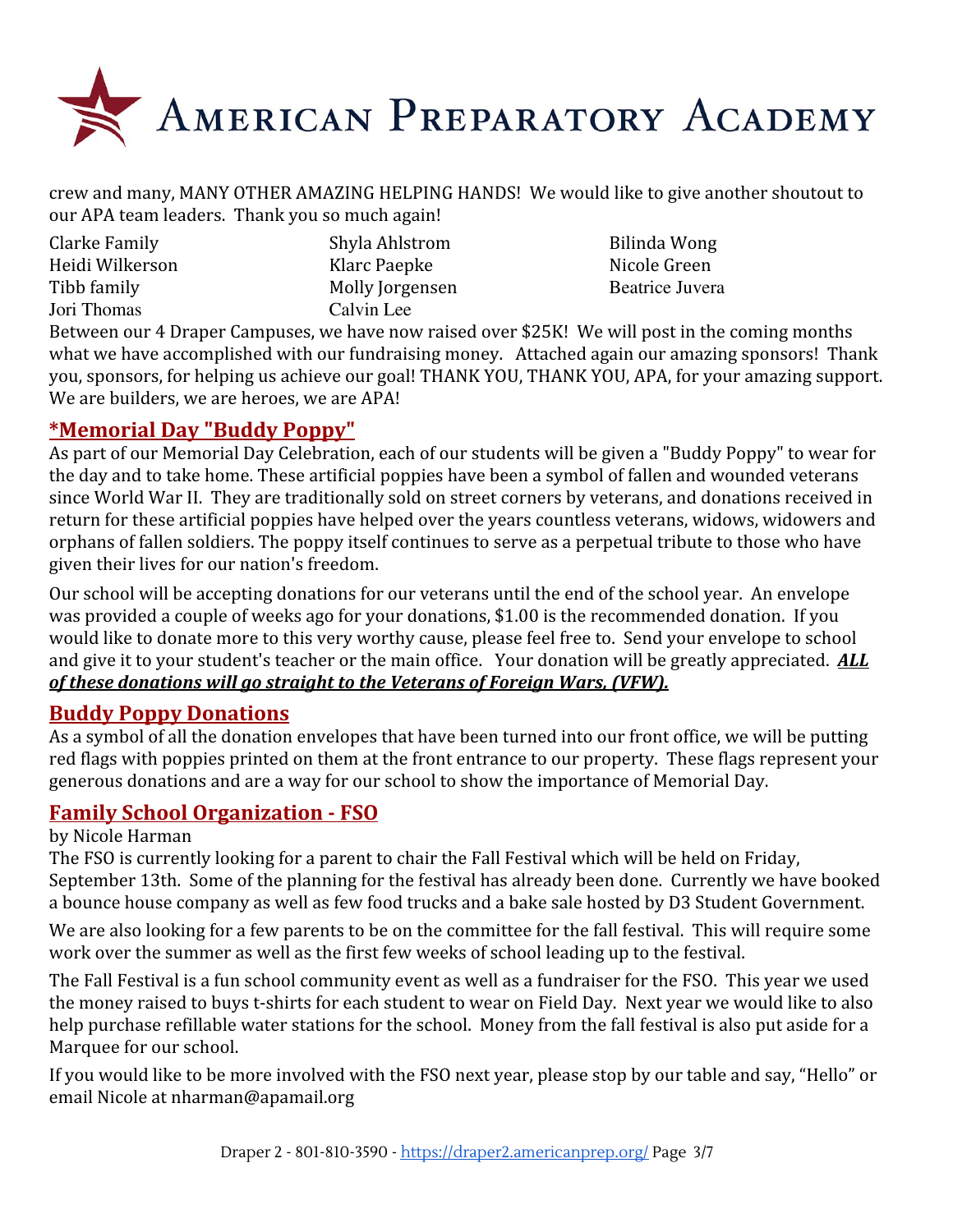

# **Field Day**

**We are in desperate need of volunteers to help manage the activities for our sixth grade classes for field day next Thursday. We need to fill these spots ASAP. Your child does not need to be in sixth grade in order for you to volunteer so** *IF* **you are available, please sign up to help.**

#### **<https://www.signupgenius.com/go/20f0b4bafae2da5fc1-6thgrade>**

**Save the Date! Our annual Fall Festival will be on Friday, September 13th.** Planning for next year's Fall Festival has begun and we would love your help! If this is something you would like to be involved in, please send me an email at nharman@apamail.org

### **Requesting Teachers for 2019/2020**

We generally do not allow parents to request teachers for the upcoming school year, but if you have really strong feelings about requesting a certain teacher for next year, please email your student's current teacher. At the end of the year, all of our teams get together to divide the students into classes for the following year. They know what students are not a good fit together. They also will know what teacher may be a good fit the for your student to have the best learning experience. By emailing the teacher, the team will have the most up-to-date information. We will not guarantee that your student will be placed in your requested class but we will try. Friend requests will NOT be accepted. Please know that we truly love and care about your student and will do our very best to ensure their upcoming year is enriching and exciting.

#### **\*West Valley 1 Enrollment**

American Preparatory Academy has 6 different campuses in Utah. We are excited to share the opportunity to enroll in our West Valley 1 Campus for the 2019-2020 school year. If any of your friends or family are interested in enrolling in our schools, there still are some seats available at this campus at 1255 W. Crystal Ave., West Valley City, UT 84119. Please contact our Enrollment Director, Lindsey Rees [lrees@apamail.org](mailto:lrees@apamail.org)

#### **\*Spelling Bee Finals!!**

If you are able, please plan on watching our very own Surya Kapu as he participates in the Scripps National Spelling Bee in National Harbor, Maryland.

The National Spelling Bee will be televised on *ESPN 3*, on Tuesday, May 28th. Surya will be onstage between 1:00 - 2:35 pm MST in Group 5. Surya's number is 552. Watch and cheer Surya on!!

#### **\*Donations Needed for Our Zambia APA**

Dear American Prep Families-

In June, a group of teachers will be going to Zambia to support our sister school there - Chiyembekezo Academy/African Prep. We need help gathering items to take with us - will you help us gather what we need?

- 1. Post-it notes (all sizes)
- 2. Children's size scissors
- 3. Black/Blue/Red Pens
- 4. Reading Glasses (1.5, 1.75, 2.0, 2.5, etc.)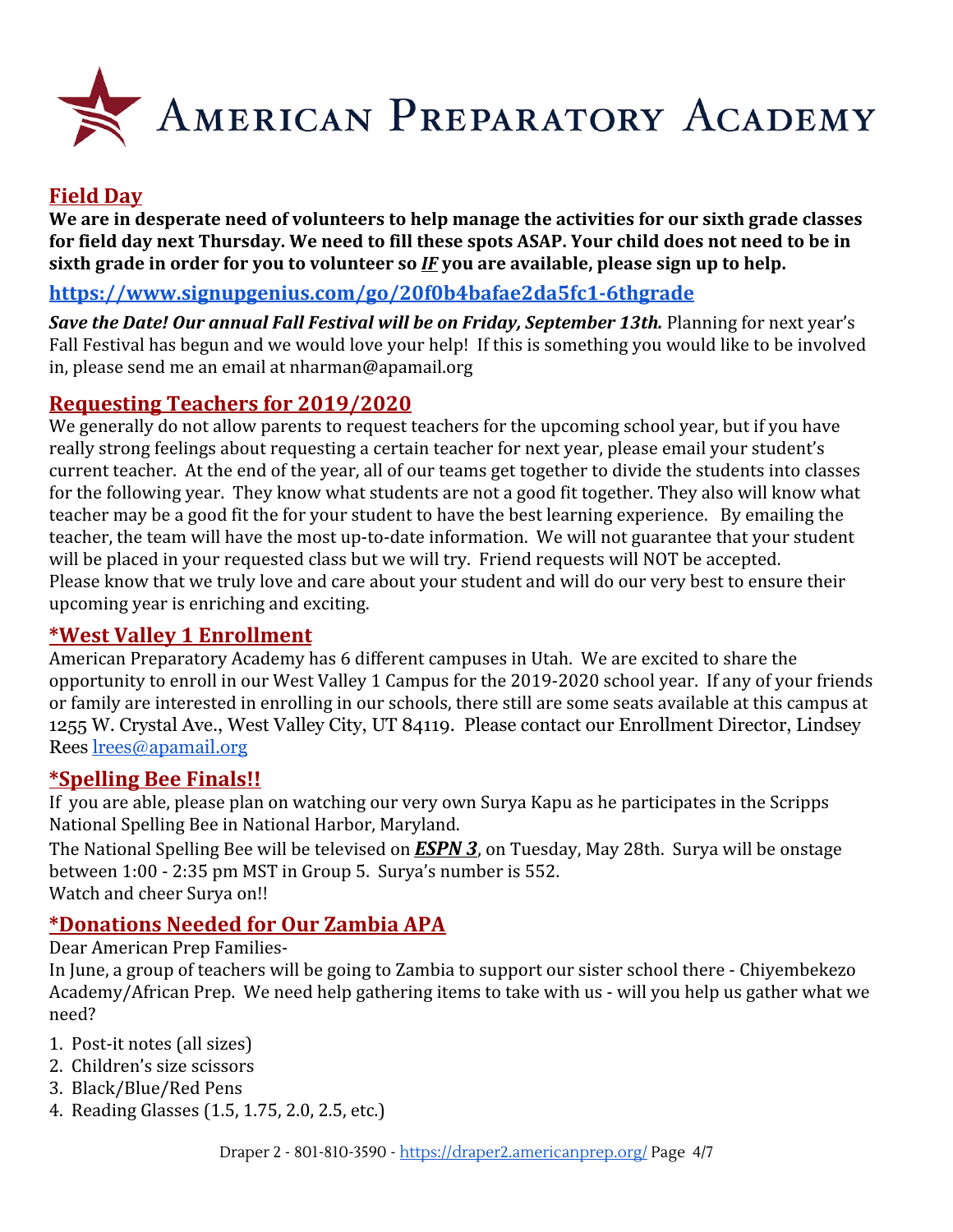

- 5. What Your Needs to Know books all ages. Used books are welcome!
- 6. Pocket size dictionaries/small dictionaries (new/used items in good condition)

7. Books for the school library - all ages - story books, novels, readers (new/used items in good condition)

- 8. Lotions, jewelry, perfume, ties, socks for teacher gifts (new/used items in good condition)
- 9. Clothes for the children Girl sizes 3 -16 (new/used items in good condition, washed please)
- 10. Clothes for the children Boy sizes 2 -16 (new/used items in good condition, washed please)
- 11. Backpacks new/used in good condition
- 12. EmergenC packets
- 13. Adult and Children's multi-vitamins
- 14. Vitamin C tablets
- 15. Ibuprofen/Tylenol pills/capsules
- 16. Neosporin
- 17. Bandaids
- 18. Beef Jerky

Each campus will have donation boxes where you can place your items. Thank you for your donations!!!

# **School Lunch - Last Week of School**

Monday, May 27 - No School (Memorial Day)

Tuesday, May 28 - No Kindergarten, Lunch Served (grades 1-6)

Wednesday, May 29 - No Kindergarten, Early Dismissal, No Lunch Served

Thursday, May 30 - No Kindergarten, Early Dismissal, No Lunch Served

Friday, May 31 - Last Day of School, Early Dismissal, No Lunch Served

All lunches ordered for Wednesday, May 29 and Thursday, May 30 have been canceled and credited to your account.

We have also adjusted the menu - the last week of school we will serve field trip lunches. These will contain a fruit or juice box, vegetable, granola bar or chips, cheese stick, and milk.

# **Character Development What's in a Year?**

What a wonderful year we have had!

THANK YOU to our many parent volunteers who have helped to make our events so successful.

*What have we done this year? Let's review:*

\*Lunch time videos (about our builder themes)

\*Classroom visits from the Character Development team throughout the year

\*Our first every College Fair during College Week

\*5th and 6th grade events (three of them for each grade!)

\*Our service drive in December for the Road Home (Rock the Socks)

\*White Ribbon Week (media and technology safety)

\*Historical and Reading University character videos all year

\*Lots of smiles, high fives, and wonderful interactions with our BUILDER students!

And our final event coming up is our CULMINATING ASSEMBLY! This will be held at 9:00 for our upper grades and 10:15 for our lower grades on WEDNESDAY, MAY 29th. Parents are welcome to come join in the fun!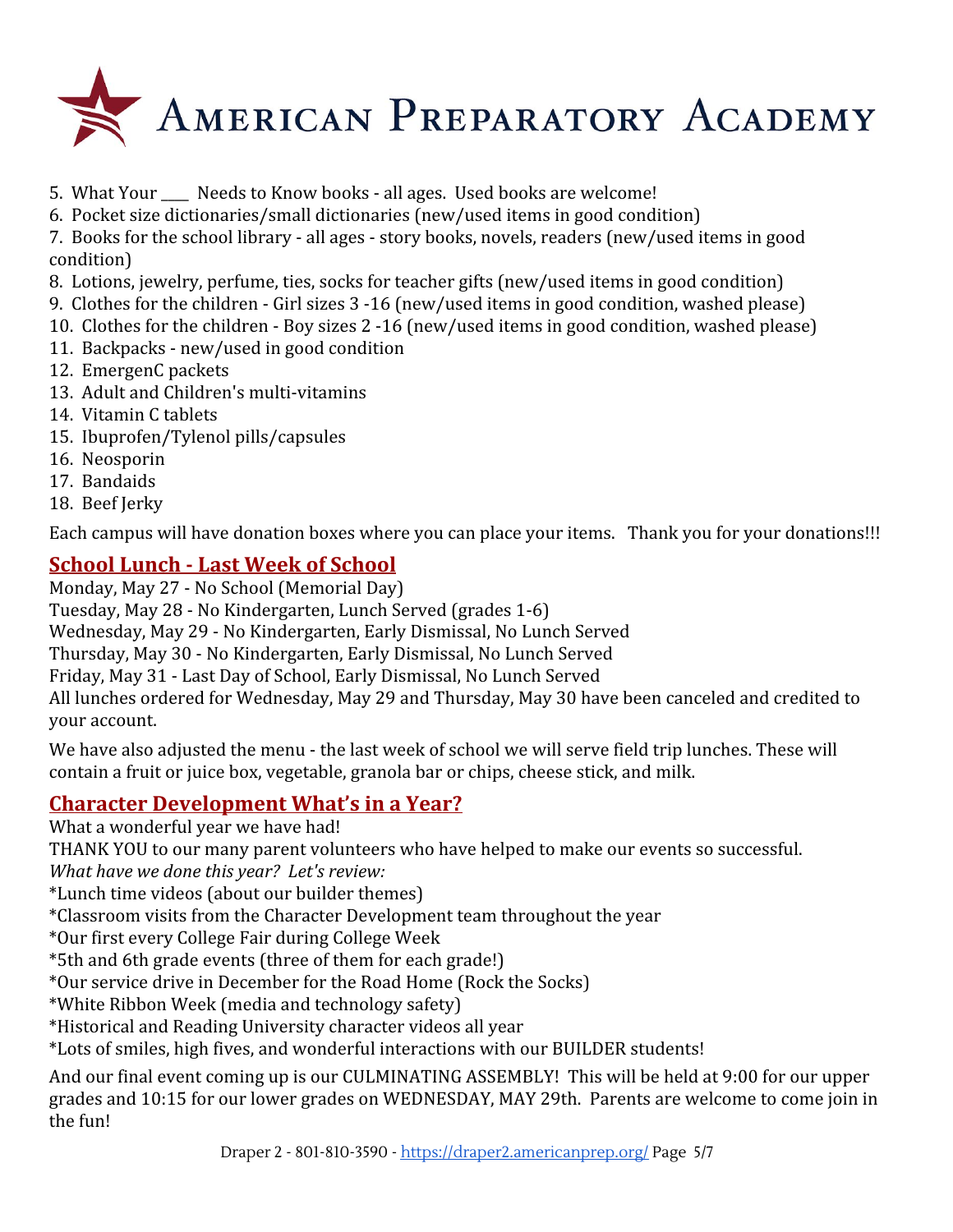

# **Extra Curricular Events!!**

#### ALL APA Families!

ERA Brokers, has extended a great benefit to our families at APA, which is up to a 10% rebate on their agent's closing fees (up to \$10,000.) Previously this benefit was available only for our staff, but now ALL at APA who are thinking of buying or selling may participate. Please see the flyer attached to the electronic newsletter for the text code to ask any questions.

### **James and the Giant Peach Theatre Summer Camp**

Join us for a fun-filled adventure of James and the Giant Peach. Directed by APA Draper 3 Drama teacher, Dana Sanders. \$335.00 for two weeks, July 22nd - August 2nd. Camp times 9:30 am - 12:30 pm. We will perform our play on August 1st and 2nd at 7:00 pm. Please see the attached flyer for more information or email Mrs. Sanders at [dsanders@apamail.org .](mailto:dsanders@apamail.org)

#### **Sing! Utah Vocal Competition**

Do you have a passion for singing? Have fun, while putting your vocal skills to the test, at the 2019 "Sing! Utah" State Vocal Competition. There are 3 age divisions: ages 4-8, ages 9-13, and 14 and up. The final round will be a concert where the top singers will have the opportunity to sing with a live band, in front of an audience. The purpose of this competition is to teach students about the professional performing arts industries, as well as how to be supportive and encouraging of others in a competitive environment. Video auditions are due on Saturday, June 20th, 2019. [Click here for additional information.](https://draper3.americanprep.org/wp-content/uploads/sites/276/2019/04/Sing-Utah-2019-Vocal-Comp-Poster.jpg)

# **COED Youth Skills Basketball Camp!**

Our High School Lady Eagles Basketball coach (Coach Dan Baldwin) is holding a basketball camp for all APA boys and girls grades 1st through 8th. Coach Dan won Region Coach of the Year this last year so come and join in! Please go to the link below -

[https://draper2.americanprep.org/wp-content/uploads/sites/3/2019/05/Revised-Basketball-Camp-Po](https://draper2.americanprep.org/wp-content/uploads/sites/3/2019/05/Revised-Basketball-Camp-Poster.jpg) [ster.jpg](https://draper2.americanprep.org/wp-content/uploads/sites/3/2019/05/Revised-Basketball-Camp-Poster.jpg)

#### **AMES Robotics Summer Camp**

We're excited to share that registration for Academy for Math, Engineering & Science (AMES) Robotics Summer Camp is NOW OPEN! Please use this link to access the flyer for this program -

<https://draper2.americanprep.org/wp-content/uploads/sites/3/2019/05/AMES-Summer-Camp-1.pdf> Students will develop their building and programming skills using robotics platforms Lego Mindstorms EV3, interact with collaborative robots from Fiero Automation and Sarcos, and showcase their robots at a celebration at the end of camp.

This year we are offering a special early bird discount available to those who register before May 20th, so don't delay! Spots are limited. Proceeds support FIRST Robotics Team 3243.

Click the link below for more information.

[https://www.ames-slc.org/robotics](https://www.ames.slc-org/robotics)

If you have any questions, please don't hesitate to be in touch with us at ames amperes@gmail.com You can always give a call to the office as well if you have any questions that come up during the application process.

We look forward to seeing your students at camp on June 10th!